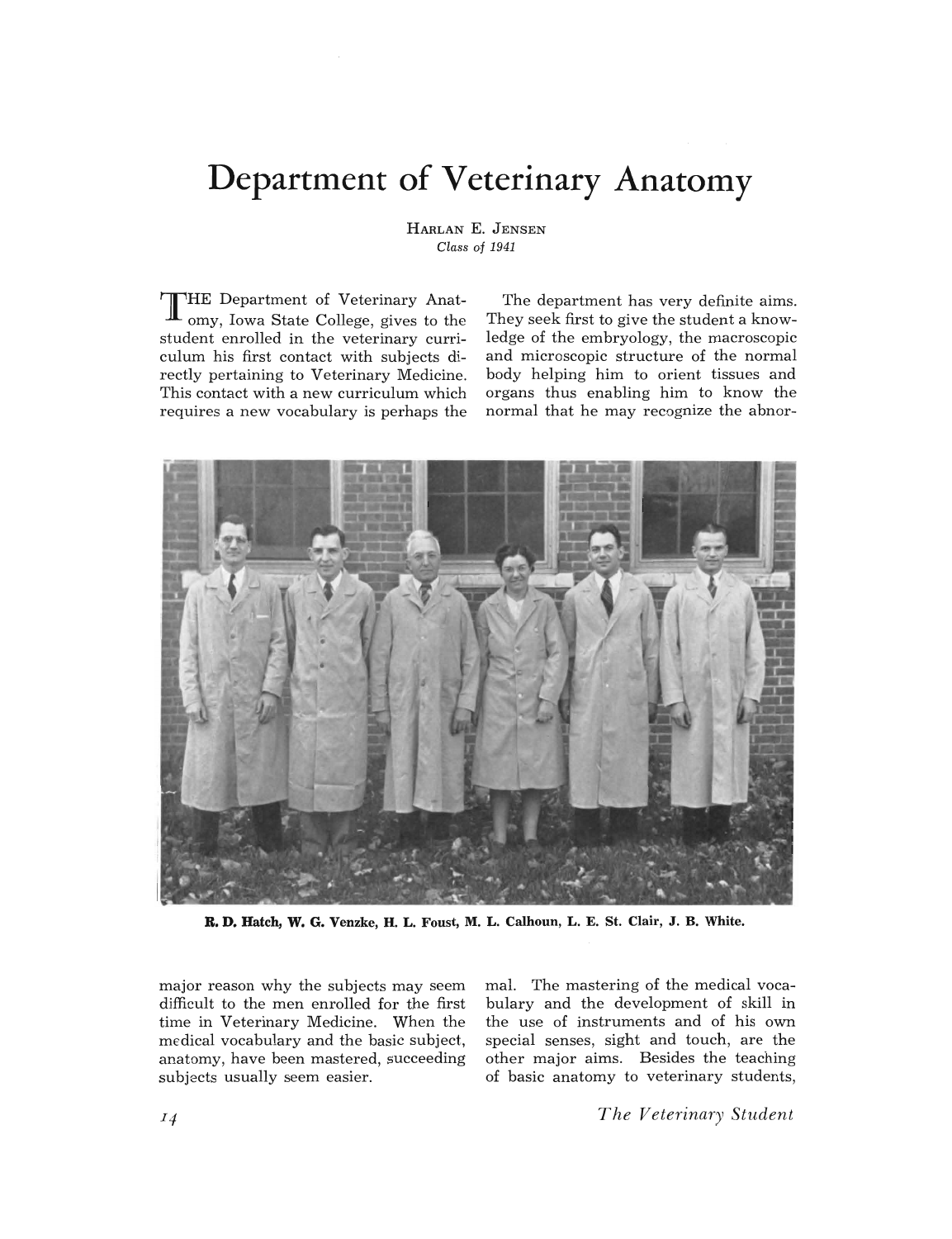both major and minor graduate work is offered, as well as a service course for agricultural students.

# **History**

Anatomy was first taught at Iowa State College by Dr. D. S. Fairchild in the year 1882-1883. The Department of Anatomy, however, was not established until the year 1910-1911, and its first head was Dr. R. R. Dykstra (I. S.C. '05), now Dean of Veterinary Medicine at Kansas Agricultural College. Dr. Dykstra left in the fall of 1911 and Dr. H. S. Murphey (Ohio State '08) was appointed the new head of the department. Dr. Murphey served in this capacity until his death in 1926. Dr. G. W. McNutt (IS.C. '17) now at Wash·· ington State, and Dr. W. A. Aitken (I.S.C. '17) now in private practice at Merril, Iowa, were the other staff members in 1926. Besides their major duty of teaching, these three men conducted extensive research studies on the oestrus cycle and changes in the genital organs in the cow and mare. Thirty-one publications were compiled by these men. Following Dr. Murphey as head of department was Dr. H. L. Foust (Ohio State '14), who has ably served since that time.

Various changes in the curriculum have been made since the beginning of the department. In 1930-31, the year before three quarters of pre-veterinary work became required, gross anatomy, previously taught for six quarters, was reduced to four quarters with more hours per quarter. In 1935-36, it was deemed advisable to further reduce it to the present plan of three quarters' work. There were two reasons for this change; first, the trend of medical education was toward intensified course work, and second, the student usually was not overzealous by the end of his second year of anatomy.

Microscopic anatomy was originally taught the last two quarters of the second year and embryology was taught in the zoology department. Because of this arrangement the student often studied the functions of an organ before he was familiar with its structure. When a year of pre-veterinary work was required, micro-

scopic anatomy was changed to the spring quarter of the first and the fall quarter of the second year. In 1935-36, when macroscopic anatomy was changed from four quarters to three, another quarter of microscopic anatomy was added which included embryology, resulting in the present curriculum.

# **The Staff**

The success of any educational institution depends upon its staff, and the personnel of the Department of Anatomy very competently does its part in preparing the student for the remainder of the curriculum leading to the degree of doctor of veterinary medicine. The current members of the staff are:

Dr. H. L. Foust, head of department.

Dr. L. E. St. Clair, assistant professor.

Dr. R. D. Hatch, instructor.

Dr. W. G. Venzke, instructor.

Dr. M. Lois Calhoun, assistant.

Mr. J. Brown White, graduate assistant.

# **Dr. Harry Louis Foust**

Dr. Harry Louis Foust was born in Ohio. He was graduated from Ohio State University in 1914 with the degree of doctor of veterinary medicine. In addition, his educational preparations included one year of chemistry and biology at North Dakota Agricultural College, two sessions at the University of Wisconsin Medical School and five quarters in the Medical School and Veterinary Division of the University of Minnesota. He served the North Dakota Agricultural College as a teacher and research man for ten years, during which time he did extensive work in avian tuberculosis. He came to Iowa State College as head of the Department of Anatomy in 1927, which position he still holds. Besides his work in teaching here, Dr. Foust has done considerable research on the structure of the udder and the teat, topographic anatomy, inheritance of eye conditions in guinea pigs, histology of meats and growth of endocrine organs.

*(Continued on Page 30)* 

*Fall, I940*